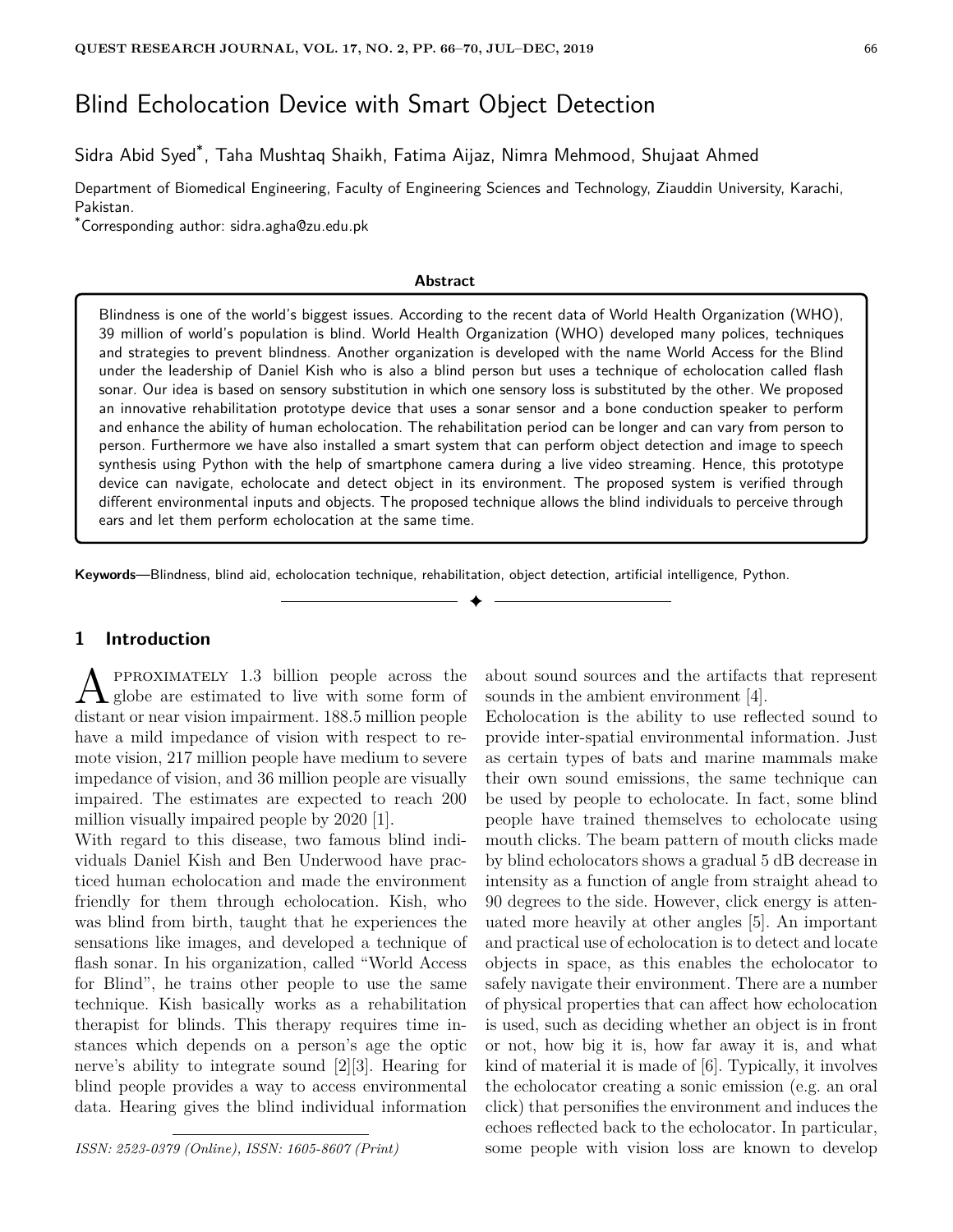echolocation skills at an exceptional level often without formal instruction, and usually use a tongue click as their preferred type of sound emission to achieve this. Blind people can thus access many properties of distal objects in the environment that would otherwise be accessed through vision, such as distance position, size, and shape and distal object material [7].

Bone conduction was discovered by Beethoven, the prolific 18th century composer who was almost completely deaf. By adding a wire to his piano and clenching it in his jaws, Beethoven found a way to hear the sound of the piano by his jawbone. As vibrations were passed from the piano to his jaw, he obtained awareness of the sound. Research has shown that, apart from eardrums, sound will enter our auditory system through another medium and that our bones can serve as the other medium. The bone conduction devices (such as headphones) play the role of your eardrums in bone conduction. Such machines translate and transform sound waves into vibrations that the Cochlea can feel directly so that the eardrum never gets involved [8].

Object recognition is a classic computer vision problem which is concerned with deciding if an image contains a specific object of interest [9]. We want to discuss the possibility of using the sense of hearing to perceive visual items in our research. The sense of vision and the sense of hearing have a remarkable similarity: it is possible to identify both visual objects and audio. Humans are able to recognize a sound source's spatial position by hearing it with two ears. We developed a real-time object detection system with the objective of informing the user of the surrounding object. Some existing technologies are capable to detect movement and obstacles, but blind people still face significant problems in recognizing their environment and components. The identification and location of objects is the need for blind people's mobility through travel assistance and navigation assistance. For this reason, we developed an effective algorithm to identify and locate objects for fast and robust computer vision [10].

## **2 Problem Statement**

Human echolocation has been practiced for years by many blind persons. This technique also causes fatigueness which affects the accuracy of echolocation. Furthermore, there is also a need of a smart objection detection system that can help the blind persons in detecting and recognizing the objects which he navigates through using the same device during echolocation.

## **3 Methodology**

Figure 1 shows the flowchart of our implemented algorithm. First of all the smartphone camera is initialized and the video streaming starts. We use the app named "IP WebCam" to capture video frames which are sent to the computer through an IP address. During the video streaming, smartphone camera detects objects. By using Python programming language, the IP address of the camera is called in the code.

The frames detection is done by the function cv2.VideoCapture() which reads the incoming frames. The .read() method is a blocking operation, therefore, the main thread of our Python script is completely blocked until the frame is read from the camera device and returned to the script. We can improve our FPS (frames per second) simply by creating a new thread that does nothing but captures new frames while our main thread handles processing the current frame. The smartphone camera keeps on taking images of its environment and the images of object are then converted into grayscale and binary within the code so that it may form a matrix for the detected object and may be read by the computer easily. The pre-processing stage involves the reading and resizing of the image which is then checked by the inception V3 which is a 42-layer deep learning network [11]. Subsequently, the recognize object is converted to speech in the form of an mp3 audio file. We have used following libraries with Python:

- Tensorflow-gpu 1.0,
- OpenCv 3.2
- Numpy 1.12
- GTTS 1.1
- Pygame 1.9

Every time we face a complex system, we have to divide it into simpler sub-models. In our case, we have the following sub-systems.

- Image Classification
- Text to Speech

For image classification with Inception-V3 model, we use Tensorflow deep learning library. First, we download the deep learning model and create a node lookup class to get results in understandable form. We define a NodeLookup class that processes the labels and returns a string for each classification. The function creates Tensorflow graphs in memory. We use Google TTS (Text-to-Speech) API through GTTS, and save each result in a look-up table so that we can get a better real time performance. To reproduce the size of the audio file, we used Pygame.

Figure 2 shows the complete flowchart of the proposed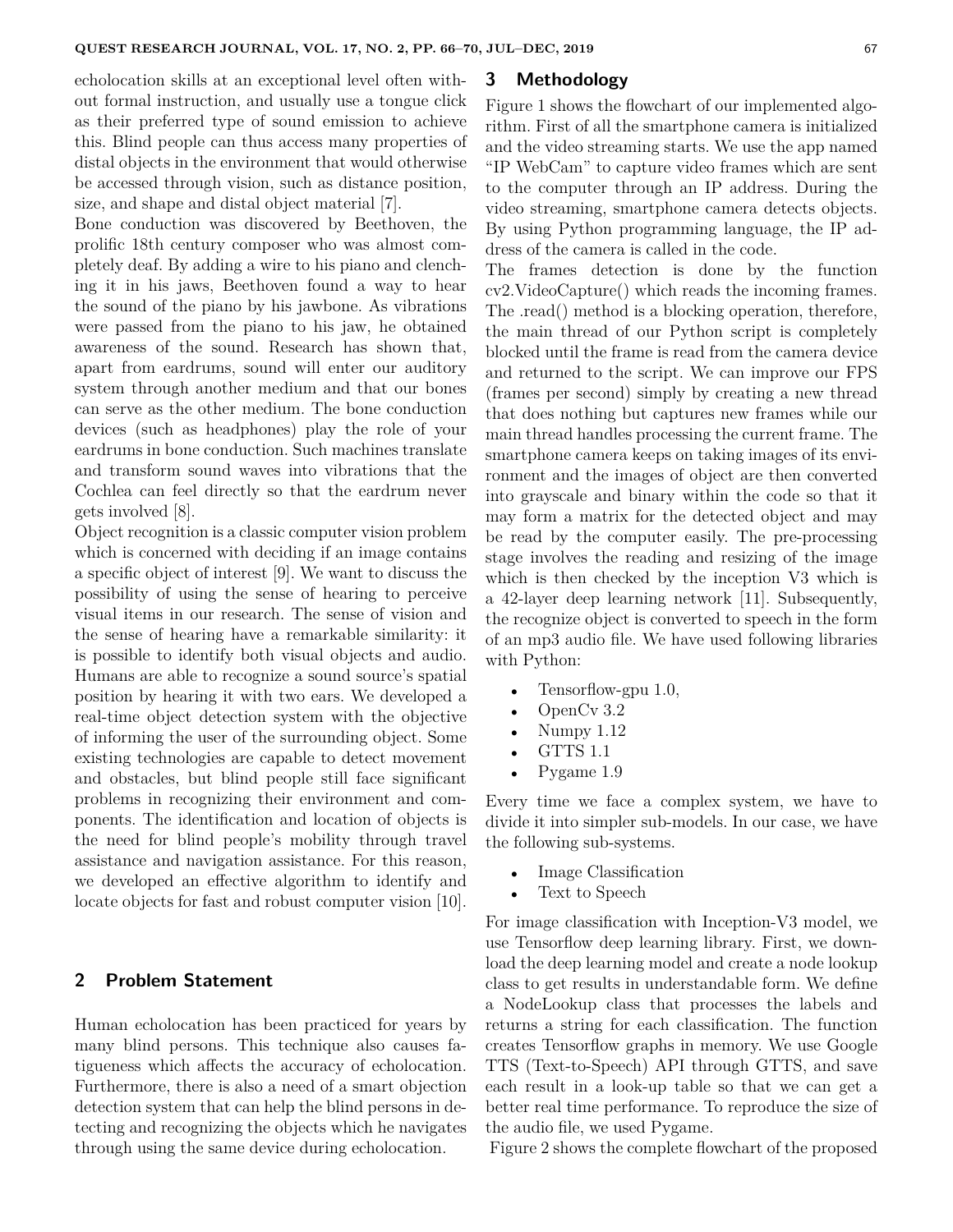

Fig. 1: Flowchart of algorithm of python programming

technique. In this device, there are two functions that occur at the same time, making the flowchart parallel. On the left side, the micro-controller is connected to the sonar sensor and the sonar sends sound pulse of high frequency. When this pulse hits the obstacle, it reflects echoes of sound with the level of proximity of an object. These echoes enter the bone conduction speakers where they are converted into vibrations and bypass the normal airway through bone conduction. The vibrations directly enter cochlea where they provide the perception about an object's proximity and helps the blind person in echo locating. On the right side of Figure 2, the algorithm is for object detection in which objects are detected by the smartphone camera where the camera is connected through Wifi and we have called the IP of smartphone camera in our Python code. The image which is detected by the smartphone camera during live video streaming goes into the Python code where all the pre-processing in the code happens. After all the pre-processing, the image is converted into speech which further creates an mp3 file of speech. This speech is then sent to the blind person through Bluetooth air pods.

#### **4 Results**

For calibration, we tested LV-EZ MB1000 Ultra Sonar sensor at every 50 inch to check the range of the sensor

Fig. 2: Flowchart explaining the programming of device

OUTPUTS

BLIND

PERSOI

CAMERA

INITIALIZE CAMERA AND LOAD VIDEO

READ FRAMES

PYTHON

Programming

OBJECT DETECTED

AUDIO

OBJECT NAME

AND FRAMES ON

OUTPUTSCREEN

ARDUINO

MICROCONTROLLER

SONARSENSOR

OBSTACLE

YES

BONE CONDUCTION

SPEAKERS

CLICKING SOUND OF

RETURNING ECHOES

| SNO. | Distance (inches) |       | Distance (cm) |             |
|------|-------------------|-------|---------------|-------------|
|      | Sonar             | Tape  | Sonar         | <b>Tape</b> |
| 1.   | 50                | 49.5  | 130           | 125         |
| 2.   | 100               | 98.03 | 254           | 249         |
| 3.   | 150               | 148.8 | 391           | 378         |
| 4.   | <b>200</b>        | 198   | 510           | 505         |
| 5.   | 250               | 252.5 | 647           | 642         |

TABLE 1: Calibration of LV-EZ MB1000 ultra sonar sensor

and then also verified it through measuring tape to remove any linear error. It is concluded from Table 1 that the difference in distance from sensor on serial monitor and distance from measuring tape is approximately 2 cm (0.787 inch) which is a linear error that can be removed from coding algorithm. In Figure 3, graphical representation of readings that have been obtained from sonar sensor have been presented. On X-axis, we have taken time because time is an independent quantity. On Y-axis, we have taken distance. It can be seen that the graph is linear. From the graph,d we can conclude that the increasing distance will also result in the increase of time of returning echoes. Echolocation is a technique that could take months and even years to develop and to properly perceive and practice it in real life whether achieve it through human practice or through device. When we enter in testing phase due to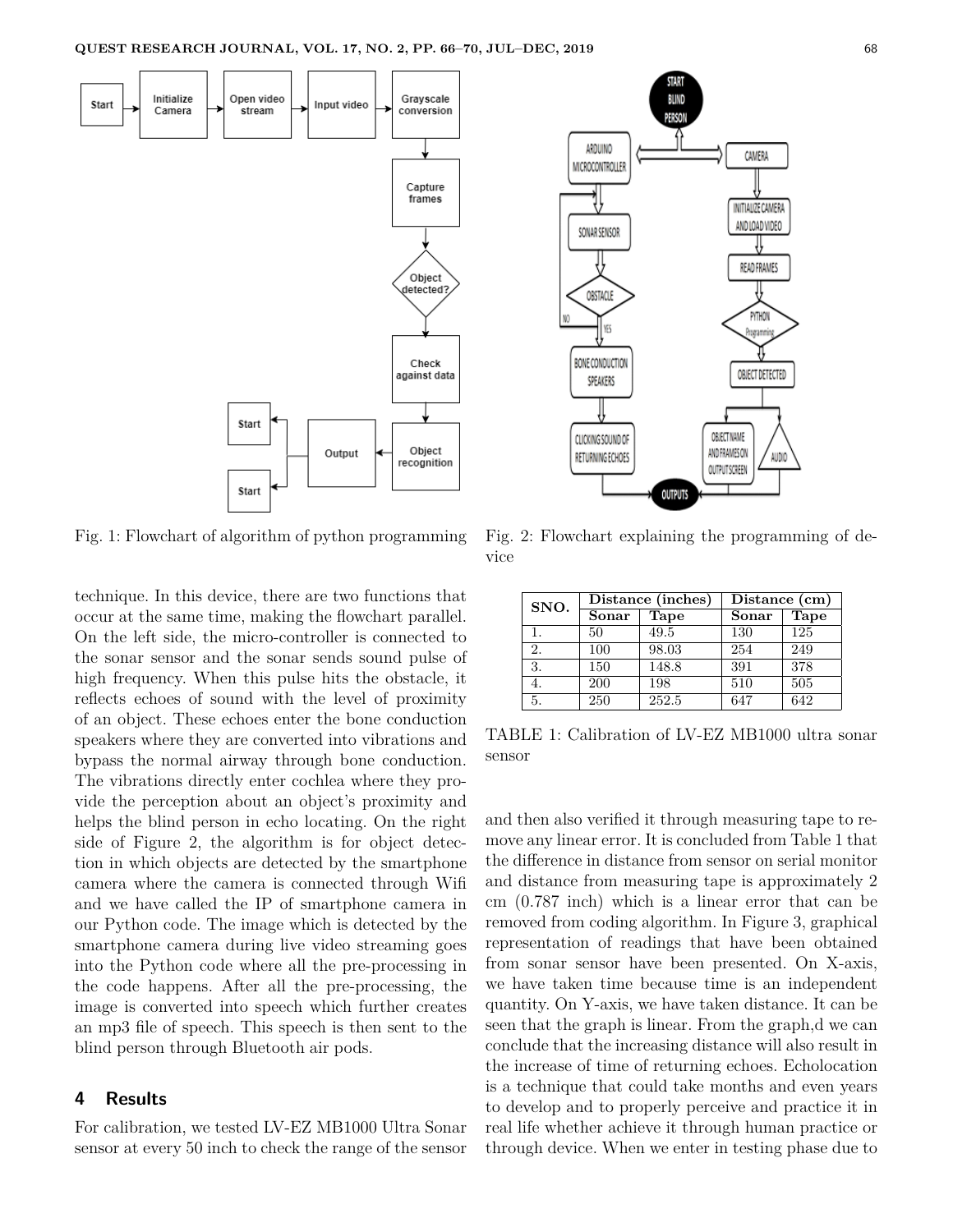

Fig. 3: Graphical representation of sonar readings obtained from serial monitor.



Fig. 4: (a) Screenshot is attached of our algorithm detecting electric switch, (b) while detecting folding chair, (c) detecting beer glass, and (d) detecting coffee mug.

such a long commitment, we found only one suitable blind person (age  $= 14$ , gender  $=$  female). Up till now, five months have been completed of the rehabilitation sessions and the results that we have achieved are following:

- The 14 years old subject can easily navigate through the environment and can detect obstacle of what come in her way.
- For recognizing obstacles, our installed object detection system successfully recognizes objects and converts them into speech which is heard by the blind person through an earphone.

## **5 Discussion**

Human echolocation has been practiced for many years by many blind persons which also causes fatigue, affecting the accuracy of echolocation as blind people cannot produce continuous clicking. Furthermore, there is also a need of smart objection detection system that can help blind persons in detecting and recognizing the objects through which they navigates using this device during echolocation.

The objectives achieved through our proposed system are as follows:

- A person can navigate through the environment using this device.
- Ability of echolocation is significantly enhanced.
- Integration of a smart device with the system allows detecting and recognizing objects with a smart phone camera in a live video stream and converting it into speech.

The better we train our code by putting different objects in front of the smartphone camera, the better results will be achieved during real-time object detection.

The features of our current study is that with the help of this device a blind person should be able to navigate and echolocate in the environment. It can help in training a blind person to echolocate. Through this smart object detection system, a blind person should be able to detect any object in a live video streaming through smartphone camera that is also attached with the device. The significance of the project is as follows.

- To enhance the mobility of blind people.
- Protecting blind people from possible hazard.
- Less costly product will be affordable for many people.

## **6 Conclusion**

In this paper, we have proposed a smart phone based echolocation system for blind. The results presented in this paper show that our proposed system is able to detect objects efficiently in real time through the sensors readings acquired within an interval of every 30 seconds. However, the detection accuracy is constrained by the image quality and camera resolution. Our proposed system provides a great support to blind people becoming independent and increase their mobility with safety.